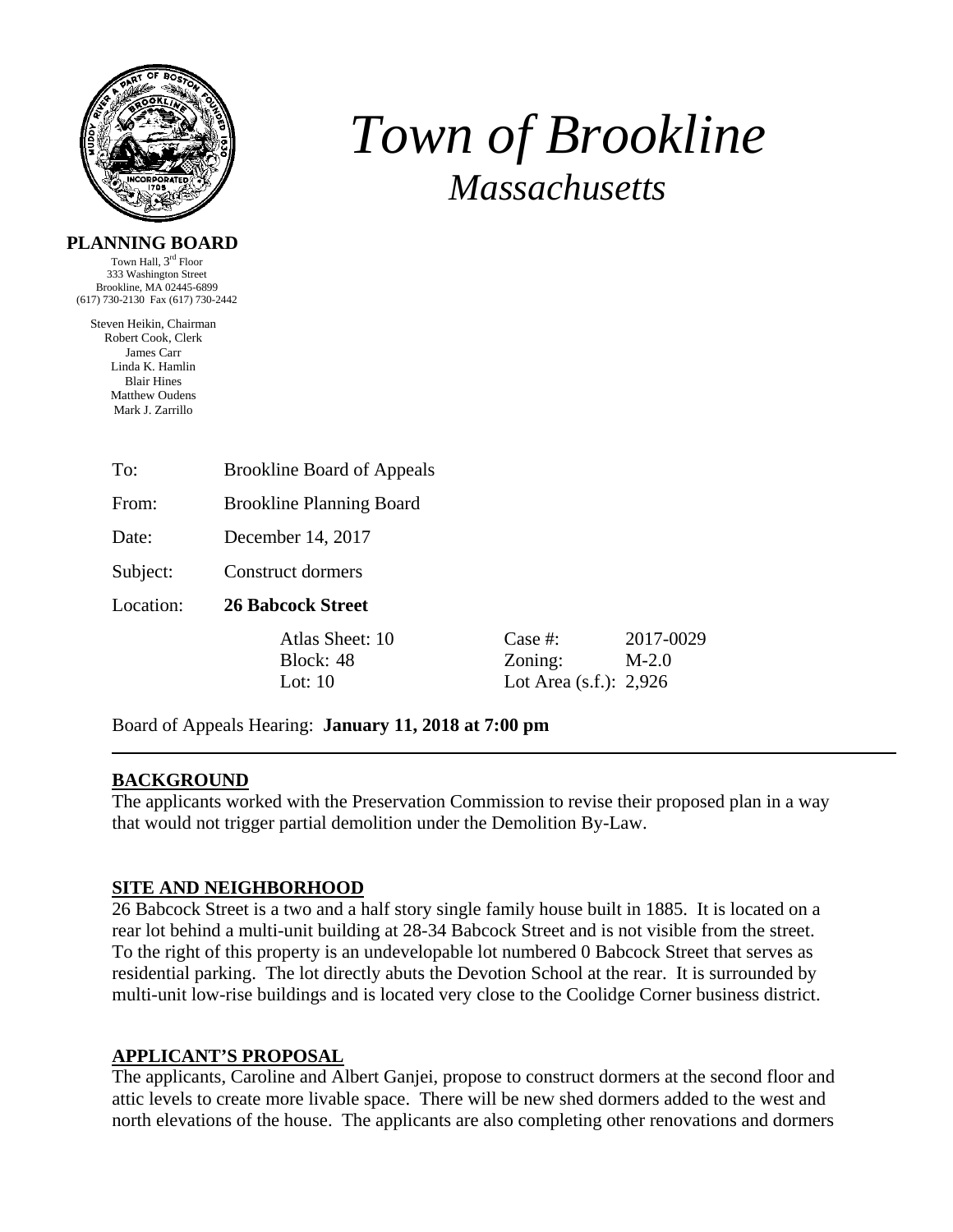that do not require zoning relief and are currently under construction.

#### **FINDINGS**

**Section 5.43** – Exceptions to Yard and Setback Requirements **Section 5.60** – Side Yard Requirements **Section 5.70** – Rear Yard Requirements

| <b>Dimensional</b><br><b>Requirements</b> | <b>Required/Allowed</b> | <b>Existing</b> | <b>Proposed</b> | <b>Relief</b>                   |
|-------------------------------------------|-------------------------|-----------------|-----------------|---------------------------------|
| Side Yard Setback<br>(West)               | $7.5$ feet              | 5.4 feet        | 6.8 feet        | Special<br>Permit*/<br>Variance |
| <b>Rear Yard Setback</b><br>(North)       | 30 feet                 | 25.6 feet       | 25.6 feet       | Special<br>Permit*/<br>Variance |

\* Under Section 5.43, the Board of Appeals may waive by special permit yard and/or setback if a counterbalancing *amenity is provided.*

#### **Section 8.02.2** – Alteration or Extension

A special permit is required for alterations to a nonconforming structure.

#### **PLANNING BOARD COMMENTS**

The Planning Board is supportive of these dormer additions. The dormers do significantly alter the appearance of this house but will offer additional and needed living space which was previously limited by the home's steep roof. This home is not visible from the public way and sits back off of Babcock Street behind a multi-unit building. The footprint of the home is not changing and impacts will be minimal.

#### **Therefore, the Planning Board recommends approval of the plot plan by George Collins dated 9/16/2016 and the floor plans and elevations by Trinity Tech Engineering dated 7/27/2017, subject to the following conditions:**

- 1. Prior to the issuance of a building permit, the applicant shall submit a final site plan, floor plans and elevations subject to the review and approval of the Planning Board.
- 2. Prior to the issuance of a building permit, the applicant shall submit a final landscaping plan indicating all counterbalancing amenities, subject to review and approval by the Planning Board.
- 3. Prior to the issuance of a building permit, the applicant shall submit to the Building Commissioner for review and approval for conformance to the Board of Appeals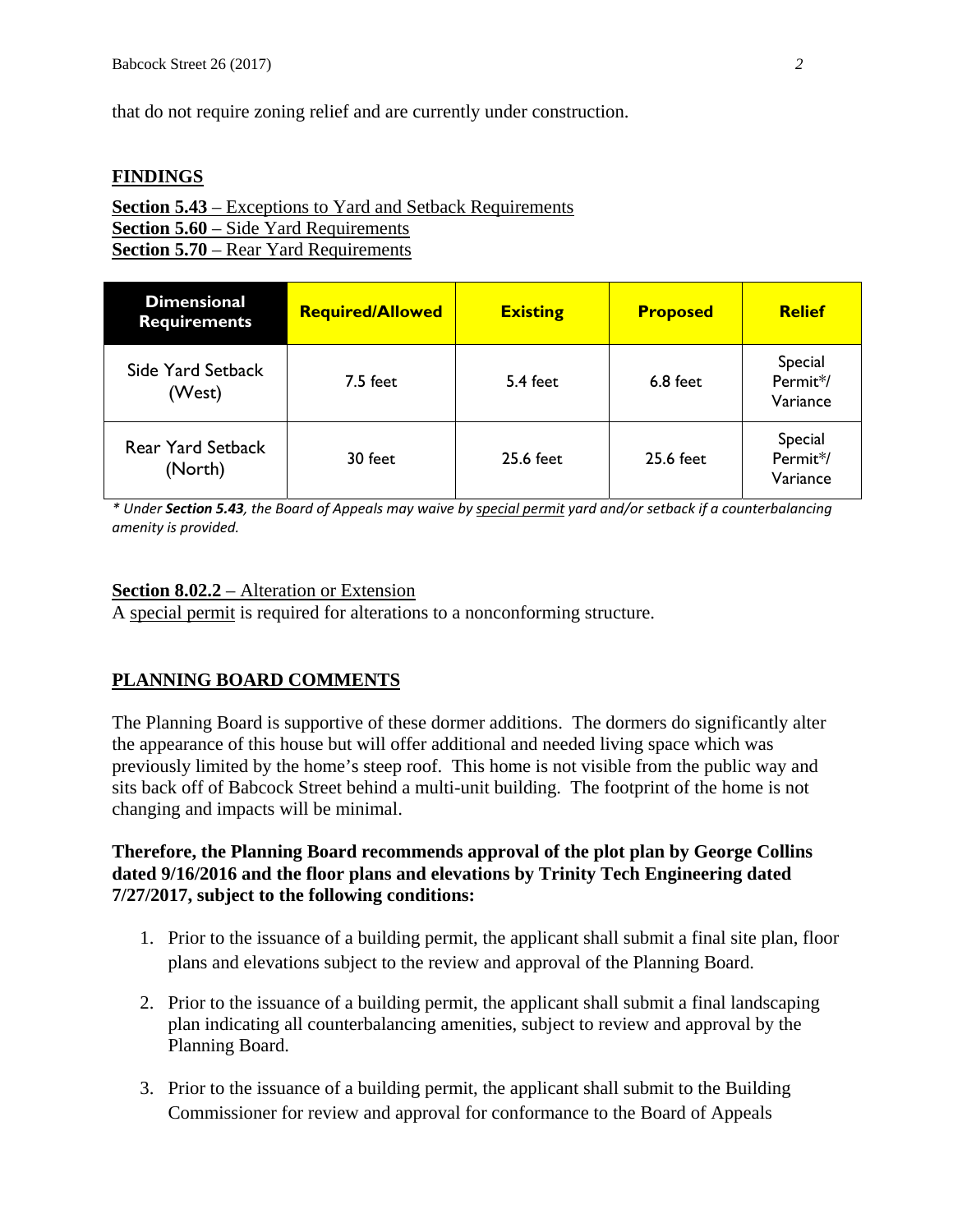decision: 1) a final site plan stamped and signed by a registered engineer or land surveyor; 2) final floor plans building elevations stamped and signed by a registered architect; and 3) evidence that the Board of Appeals decision has been recorded at the Registry of Deeds.

 *knm* 



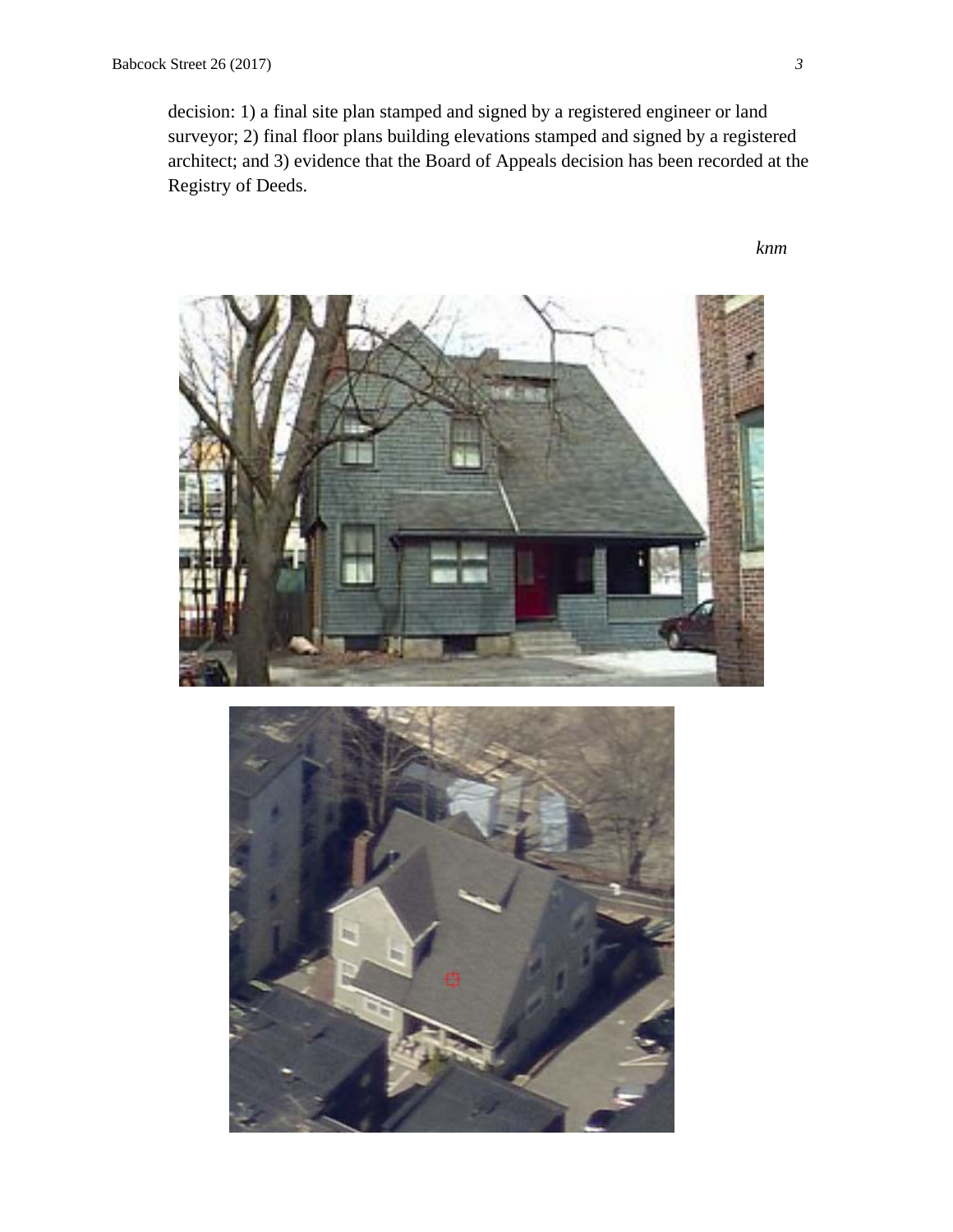

| CERTIFIED PLOT PLAN<br>26 BABCOCK STREET<br>SHOWING PROPOSED CONDITIONS AT<br>BROOKLINE, MA                                                                                                                                                         | SURVEY, INC.<br>UNIT C-4 SHIPWAYS PLACE<br>CHARLESTOWN, MA, 02129<br>(617) 242-1313<br><b>BOSTON</b>                                                                                                                      | FILE # 16-00663 - CPP - R1.DWG          |  |
|-----------------------------------------------------------------------------------------------------------------------------------------------------------------------------------------------------------------------------------------------------|---------------------------------------------------------------------------------------------------------------------------------------------------------------------------------------------------------------------------|-----------------------------------------|--|
| 26 BABCOCK STREET<br>PREPARED FOR:<br>ALBERT GANJEJ<br>BROOKLINE, MA                                                                                                                                                                                | DEED: BK 32129; PG 418<br>PLAN: BK 1553; PG 222<br>REFERENCES:<br>9163-B1<br>9163-C1<br>9163-A<br>ري<br>پ                                                                                                                 | DATE: SEPTEMBER 19, 2016 JOB # 16-00663 |  |
|                                                                                                                                                                                                                                                     |                                                                                                                                                                                                                           | GEORGE C. COLLINS, PLS                  |  |
| ACCORDING TO THE FEDERAL EMERGENCY<br>GROUND ON THE DATE OF SEPTEMBER 15,<br>2016 AND ALL STRUCTURES ARE LOCATED<br>FROM AN INSTRUMENT SURVEY ON THE<br>MANAGEMENT AGENCY (F.E.M.A.) MAPS,<br>I CERTIFY THAT THIS PLAN WAS MADE<br>AS SHOWN HEREON. | PROPERTY FALL IN AN AREA DESIGNATED<br>(AREA DETERMINED TO BE OUTSIDE 0.2 %<br>THE MAJOR IMPROVEMENTS ON THIS<br>COMMUNITY PANEL: #25021C0051E<br>ANNUAL CHANCE FLOODPLAIN).<br>EFFECTIVE DATE: 07/17/2012<br>AS ZONE "X" | SCALE: 1 INCH = 20 FEET                 |  |

<u>NOTES:</u><br>PARCEL ID: 048-10-00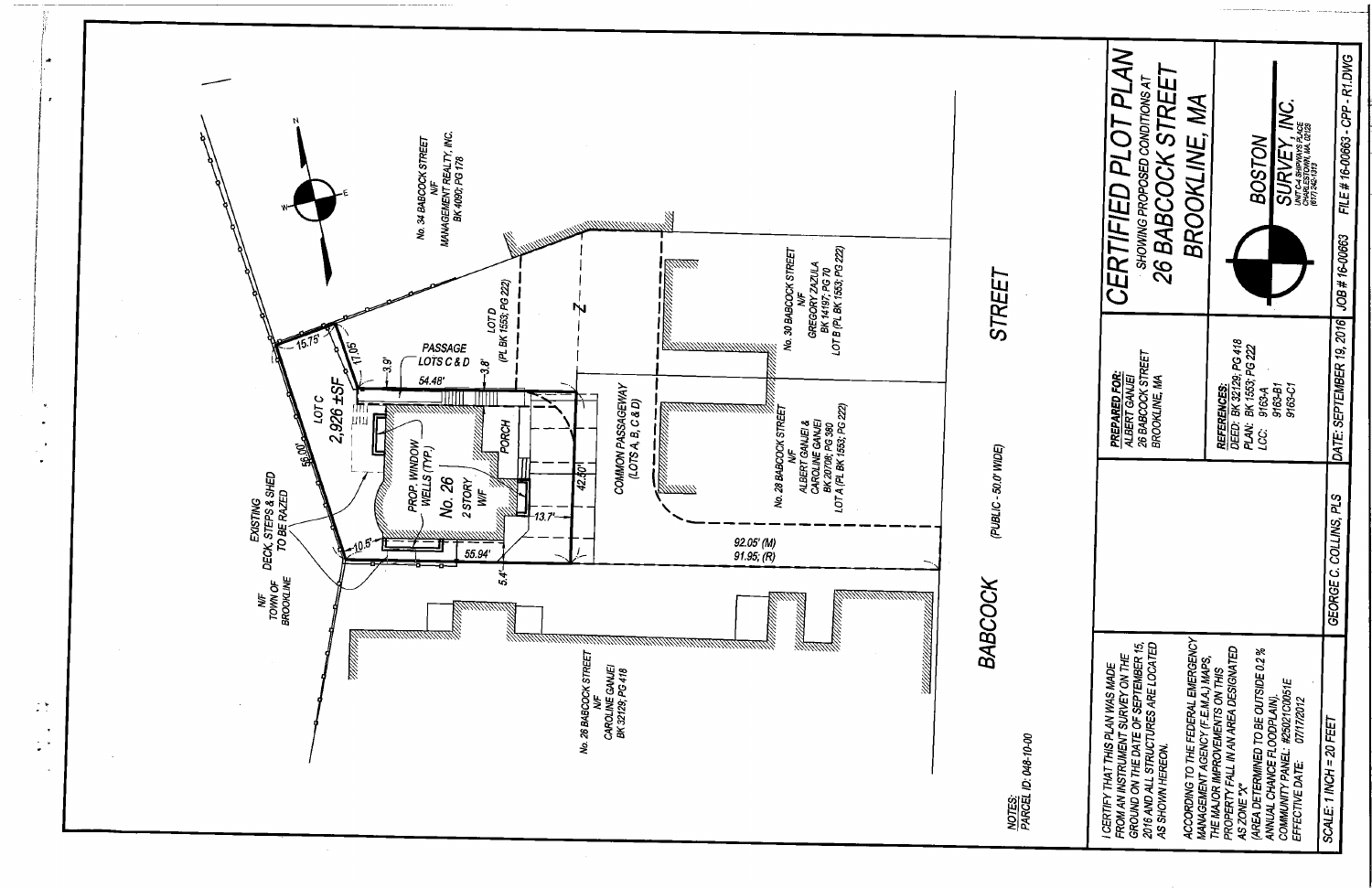

| <b>SED EAST</b><br><b>)RMER</b><br>3"           | Regulatory Review<br><b>Issued Date:</b><br><b>Issued For:</b><br>7/31/2017<br>PROPOSED EAST ELEVATION<br>26 BABCOCK STREET, BROOKLINE MA<br>TRINITY TECH ENGINEERING, LLC<br>40 Warren Street, Charlestown MA.<br>El<br>EAST<br>D<br>SHI<br>DOR.<br>E<br>М | Engineer: JAC |  |
|-------------------------------------------------|-------------------------------------------------------------------------------------------------------------------------------------------------------------------------------------------------------------------------------------------------------------|---------------|--|
| FRONT PROPERTY LINE<br>PROPOSI<br><b>BOTTOM</b> |                                                                                                                                                                                                                                                             |               |  |
|                                                 | Scale:<br>PROPOSED FRONT<br><b>GRADE</b><br>91 مارچ - اچ                                                                                                                                                                                                    |               |  |
| PORCH                                           |                                                                                                                                                                                                                                                             |               |  |
|                                                 |                                                                                                                                                                                                                                                             |               |  |
|                                                 |                                                                                                                                                                                                                                                             |               |  |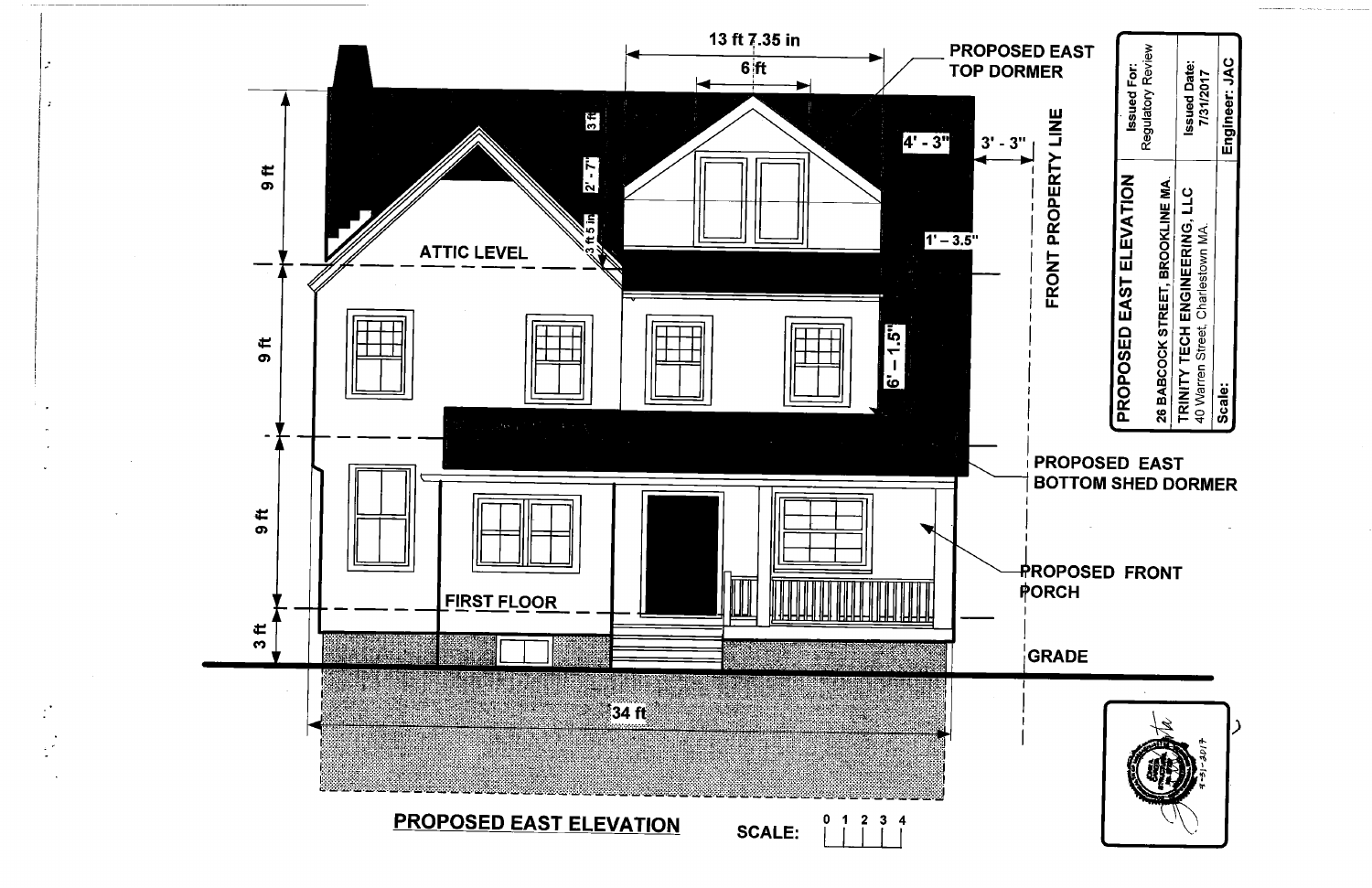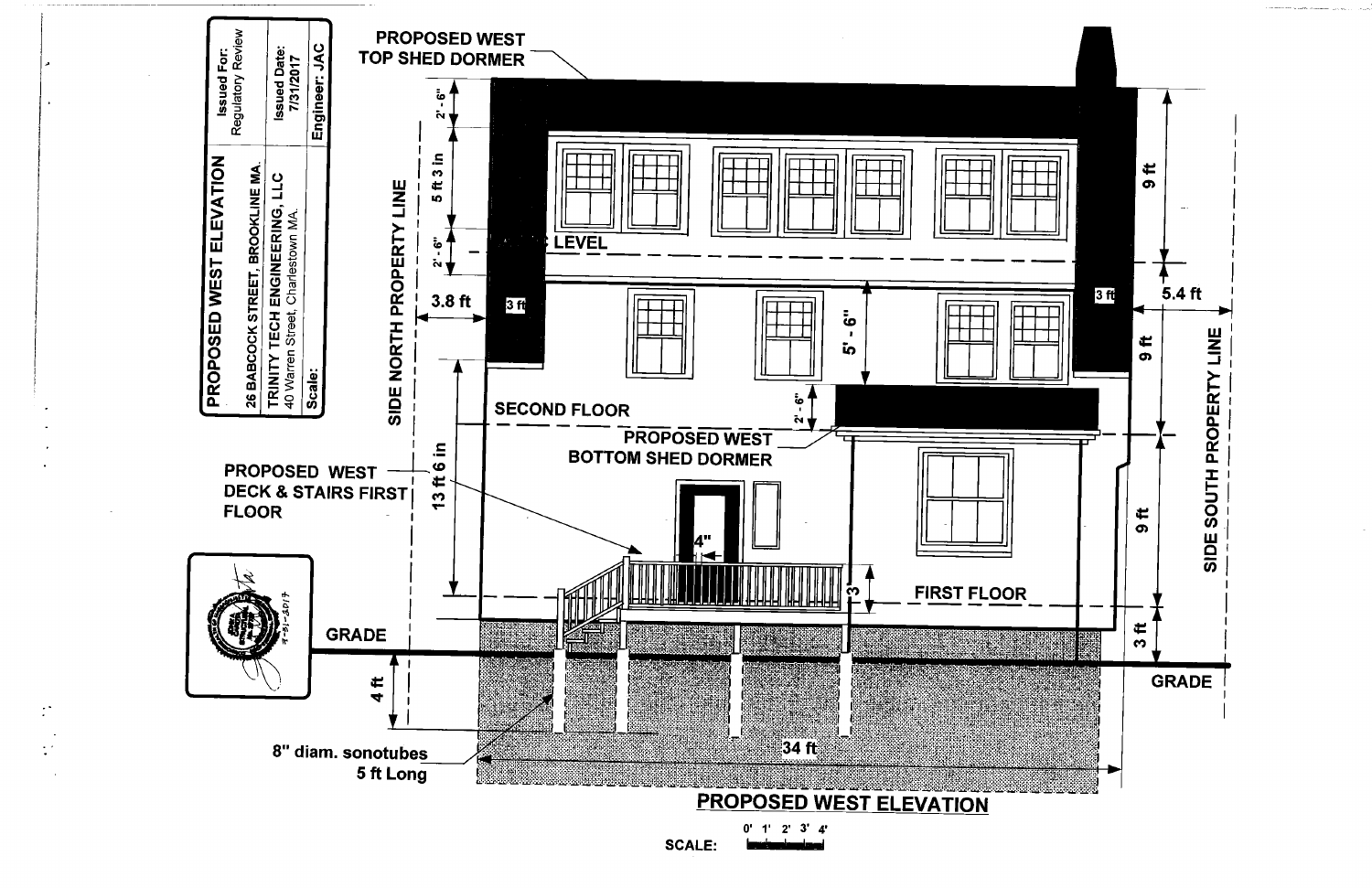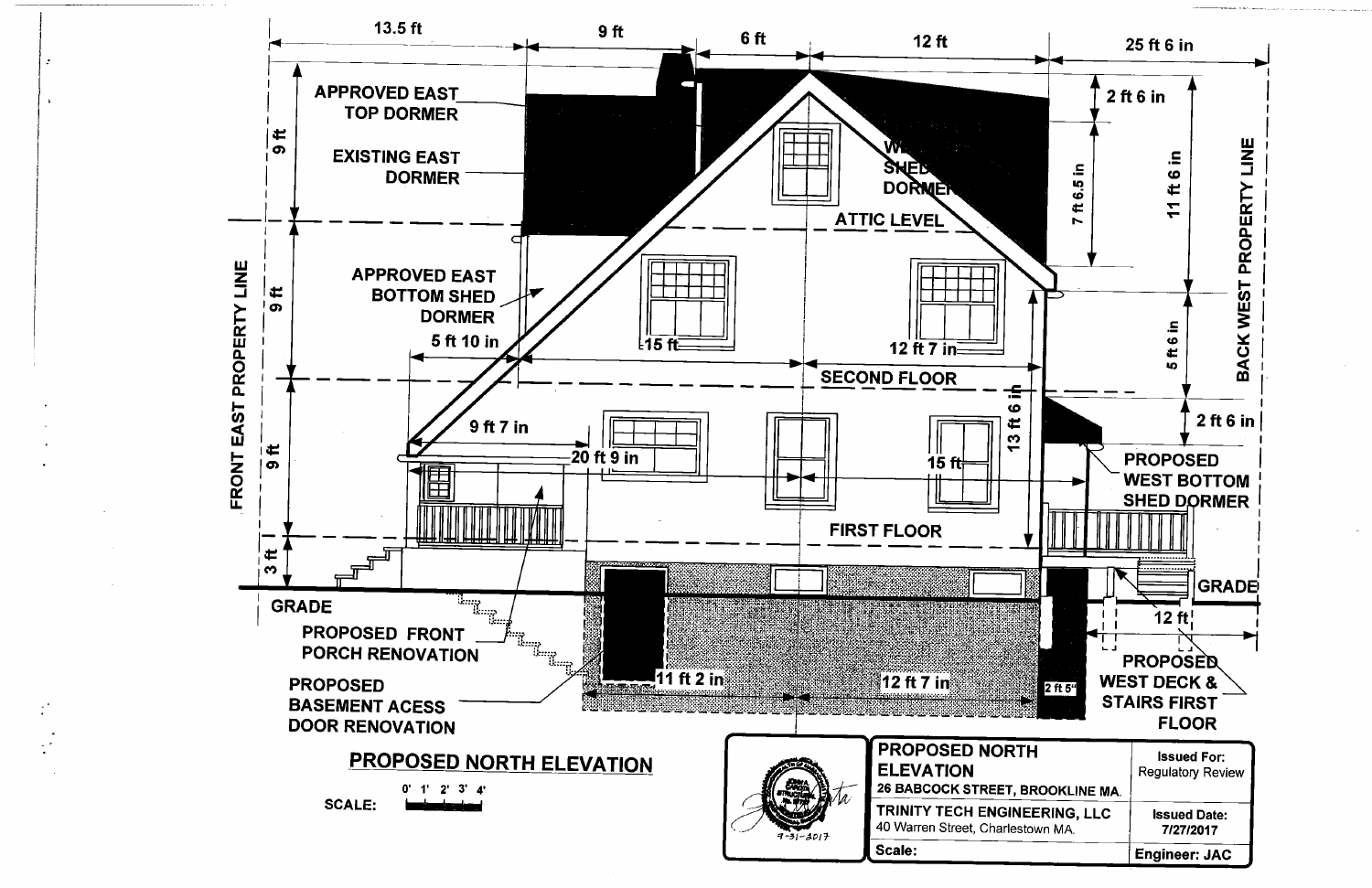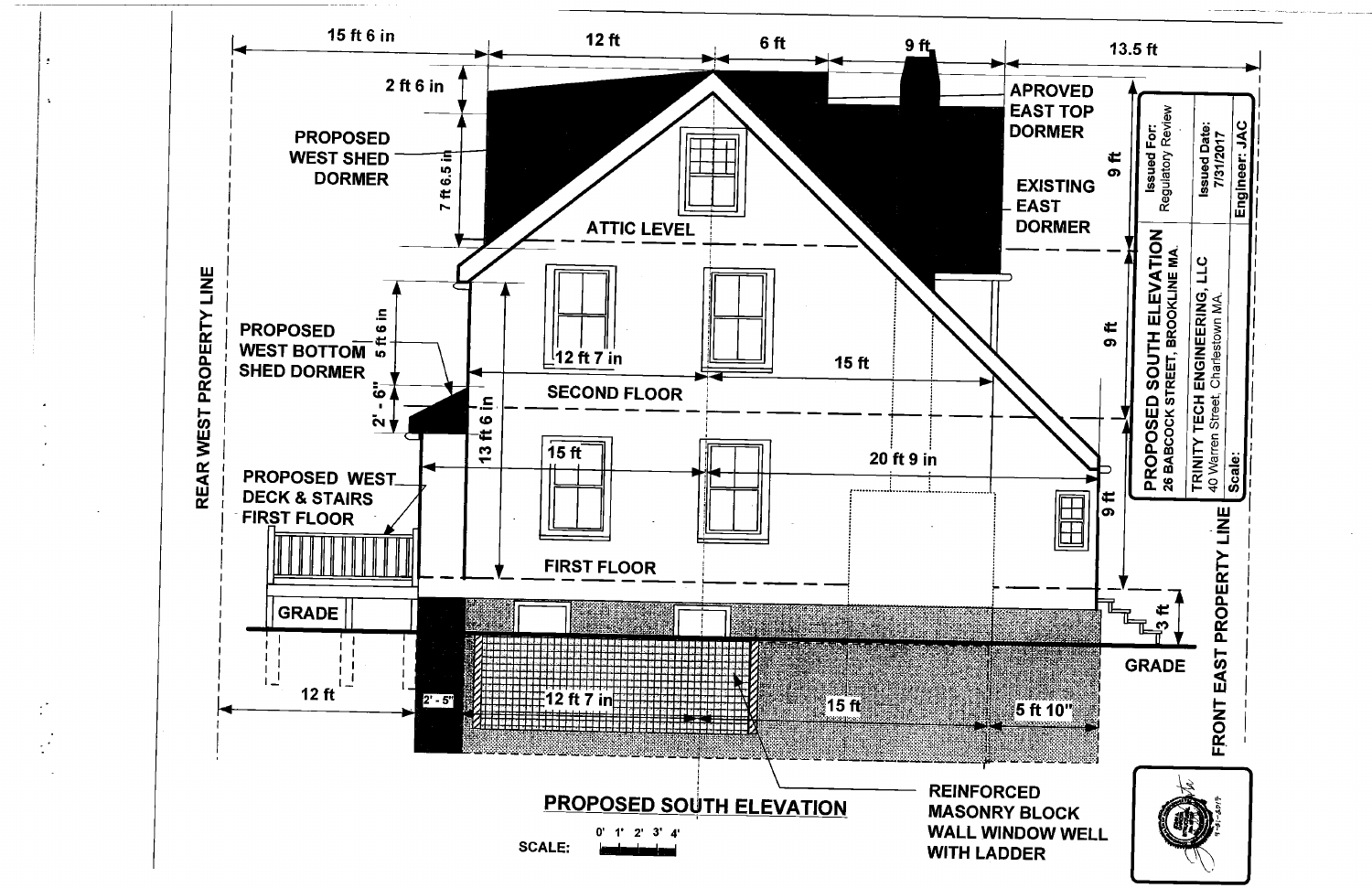

 $\frac{1}{2}$  k

(1) MOST DIMENSIONS ARE EAST **ROOF SLOPE DIMENSIONS** THOSE DIMENSIONS THAT ARE **NOT ARE IN GREEN** (2) ALL DIMENSIONS MUST BE **FIELD VERIFIED** 

**Issued For:**<br>Regulatory Review

**PROPOSED SECTION A-A**<br>26 BABCOCK STREET, BROOKLINE MA.

NORTH SIDE

Issued Date:<br>7/31/2017

TRINITY TECH ENGINEERING, LLC<br>40 Warren Street, Charlestown MA.

Scale:

Engineer: JAC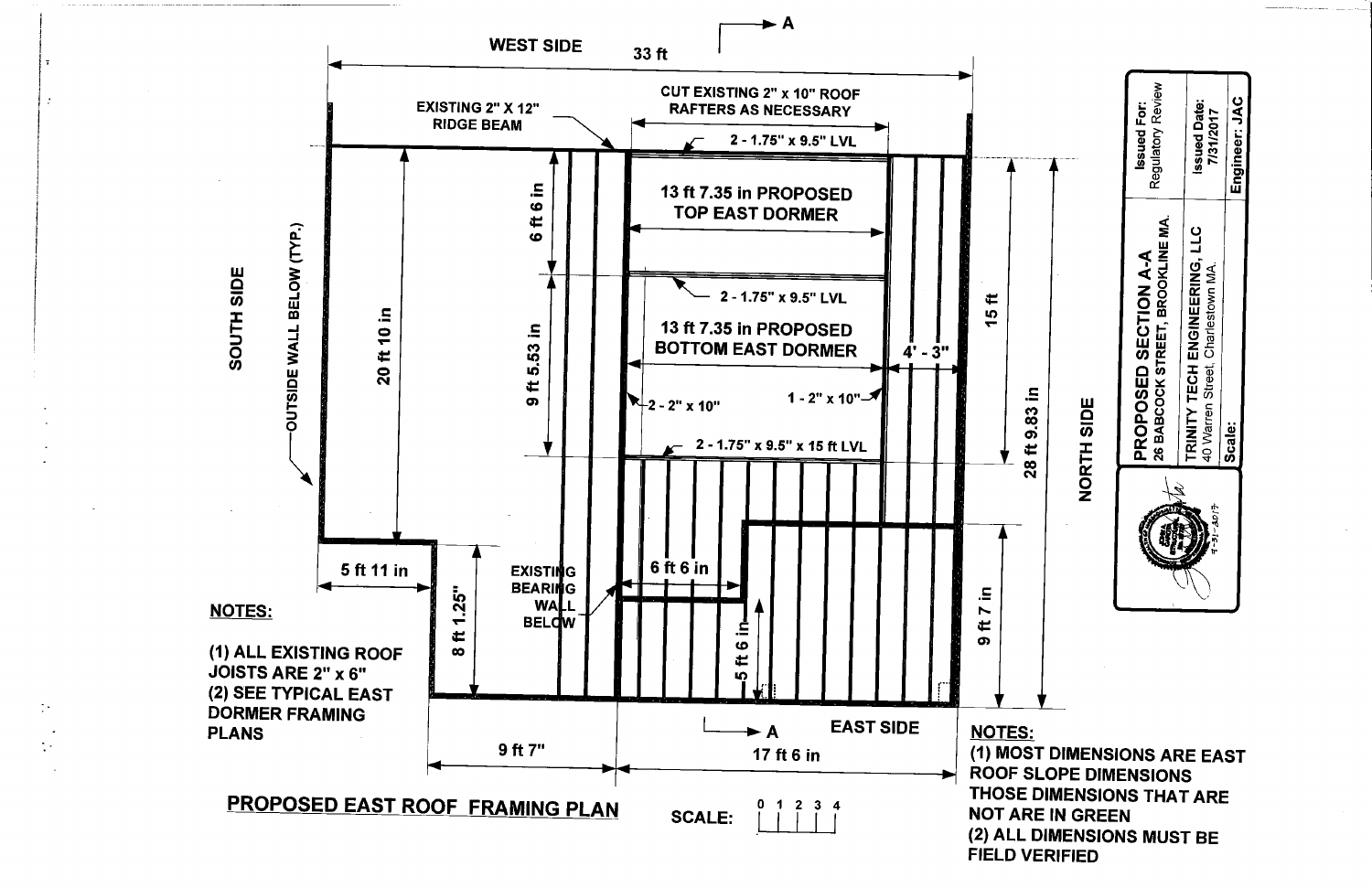

| N-A V<br>OKLINE MA. | <b>Issued For:</b><br><b>Regulatory Review</b> |
|---------------------|------------------------------------------------|
| RING, LLC           | <b>Issued Date:</b>                            |
| n MA.               | 7/31/2017                                      |
|                     | <b>Engineer: JAC</b>                           |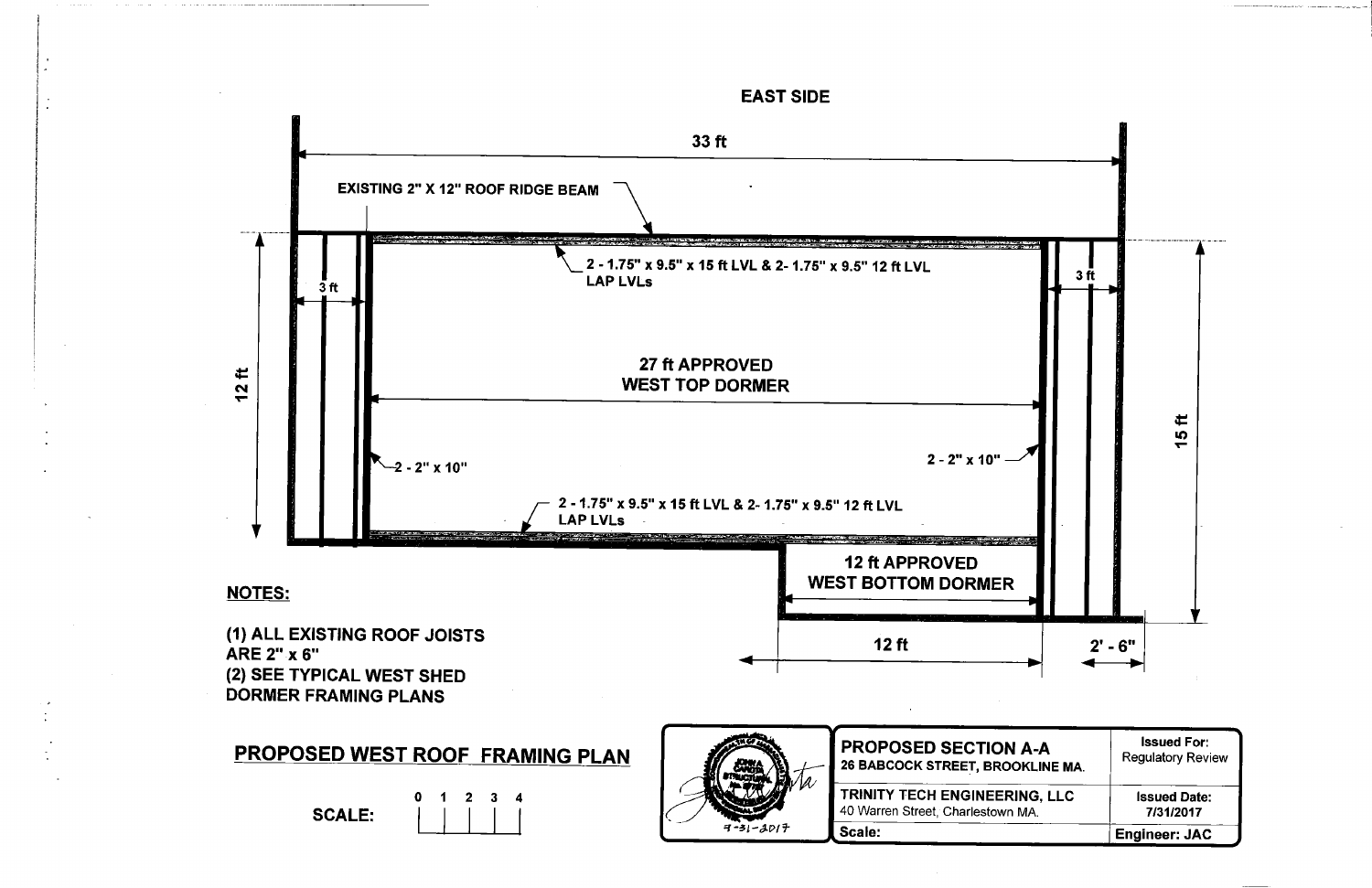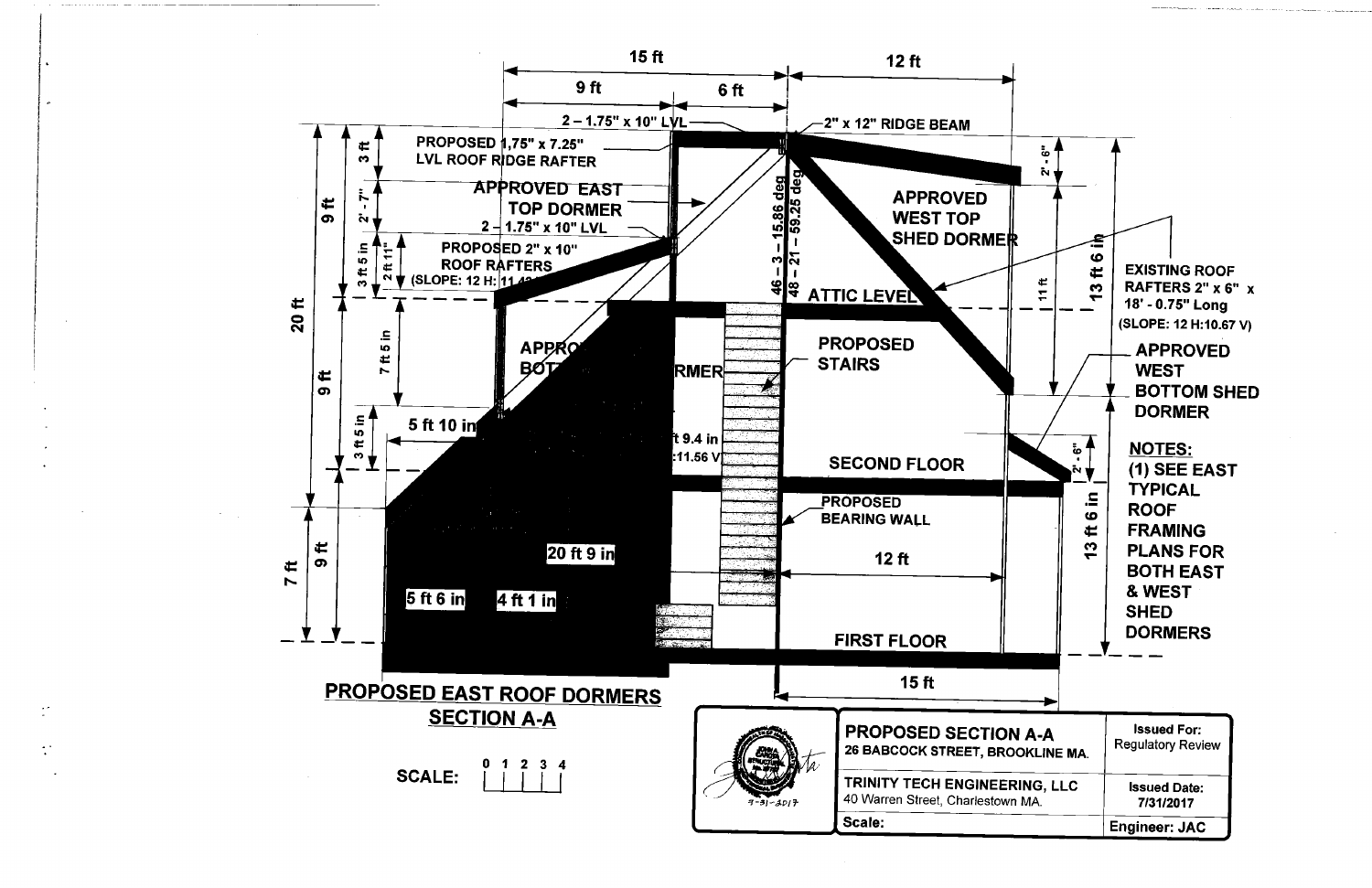

# ft 7.5 in **TECH** PROPOSED **DORMER** TRINITY **NOTES:** (1) SEE SECTION A-A **FOR ROOF SLOPES AND DIMENSIONS** (2) ALL PROPOSED **WALLS SHALL MEET** R-13 AND ROOFS R-30

 $\frac{1}{2}$ 

**Issued For:**<br>Regulatory Review **Issued Date:<br>7/31/2017** Engineer: JAC 26 BABCOCK STREET, BROOKLINE MA **CTT** I ENGINEERING, L<br>4. Charlestown MA. TOP EAST 40 Warren Street, iale:<br>Scale: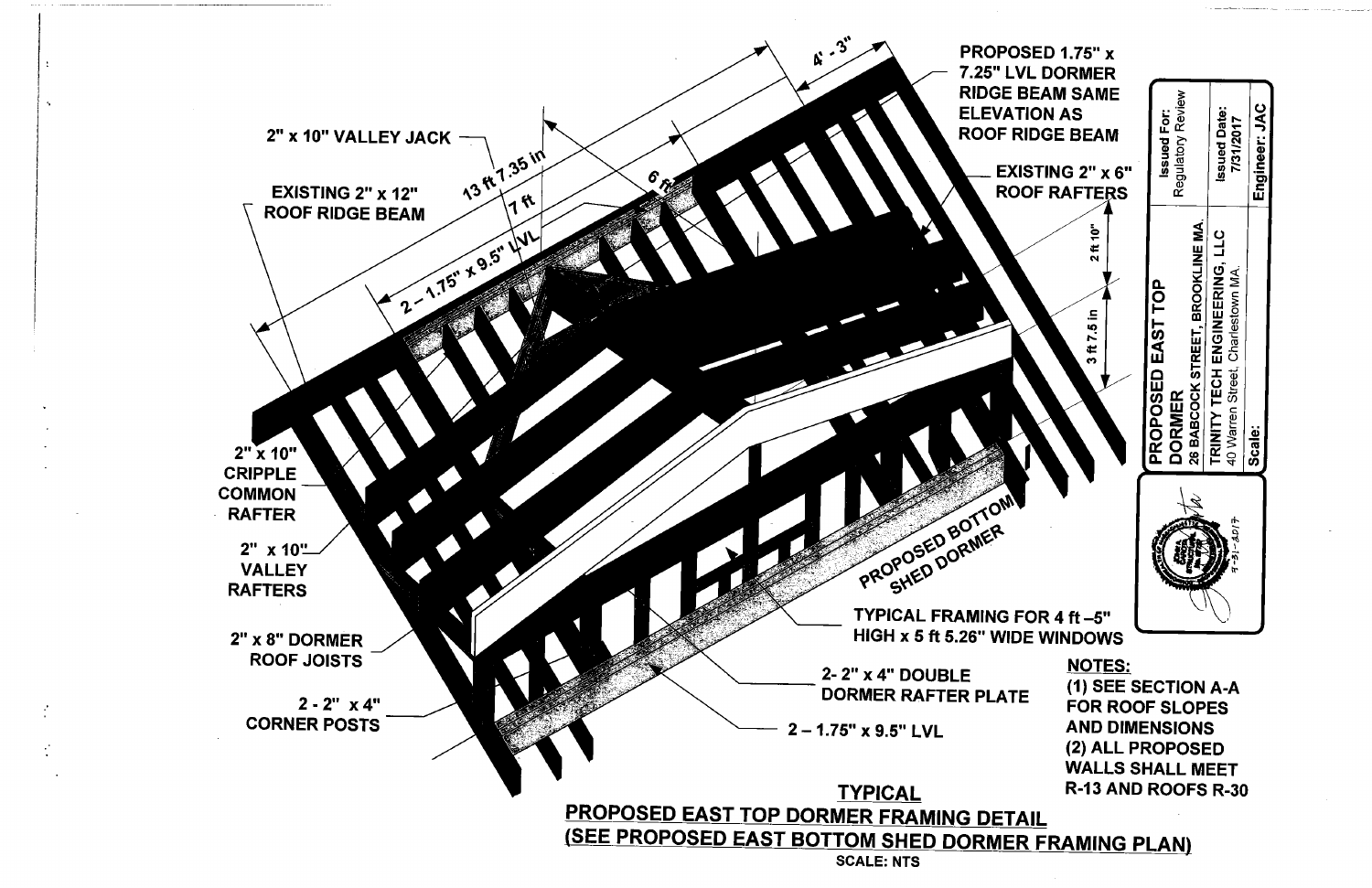

**SCALE: NTS** 

|     | <b>NG DETAIL</b> |  |
|-----|------------------|--|
| ING |                  |  |

|          | PROPOSED BOTTON EAST                 | <b>Issued For:</b>  |
|----------|--------------------------------------|---------------------|
|          | SHED DORMER                          | Regulatory Review   |
|          | 26 BABCOCK STREET, BROOKLINE MA.     |                     |
|          | <b>TRINITY TECH ENGINEERING, LLC</b> | <b>Issued Date:</b> |
| エージー・コンテ | 40 Warren Street, Charlestown MA.    | 7/31/2017           |
|          | Scale:                               | Engineer: JAC       |
|          |                                      |                     |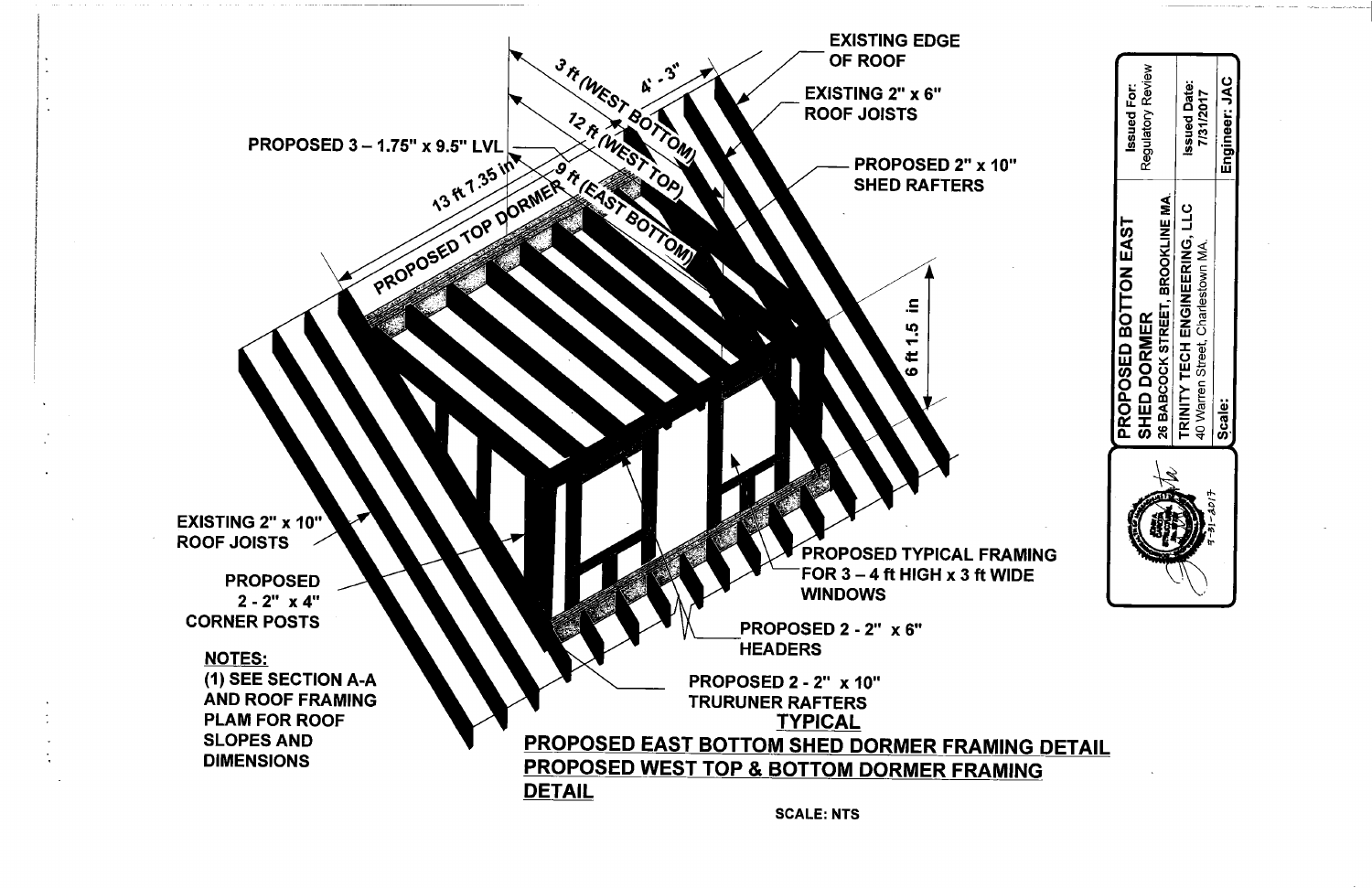

¥.



| <b>SFOR</b> | <b>Issued For:</b>       |
|-------------|--------------------------|
| т           | <b>Regulatory Review</b> |
| OKLINE MA.  |                          |
| RING, LLC   | <b>Issued Date:</b>      |
| n MA.       | 7/31/2017                |
|             | <b>Engineer: JAC</b>     |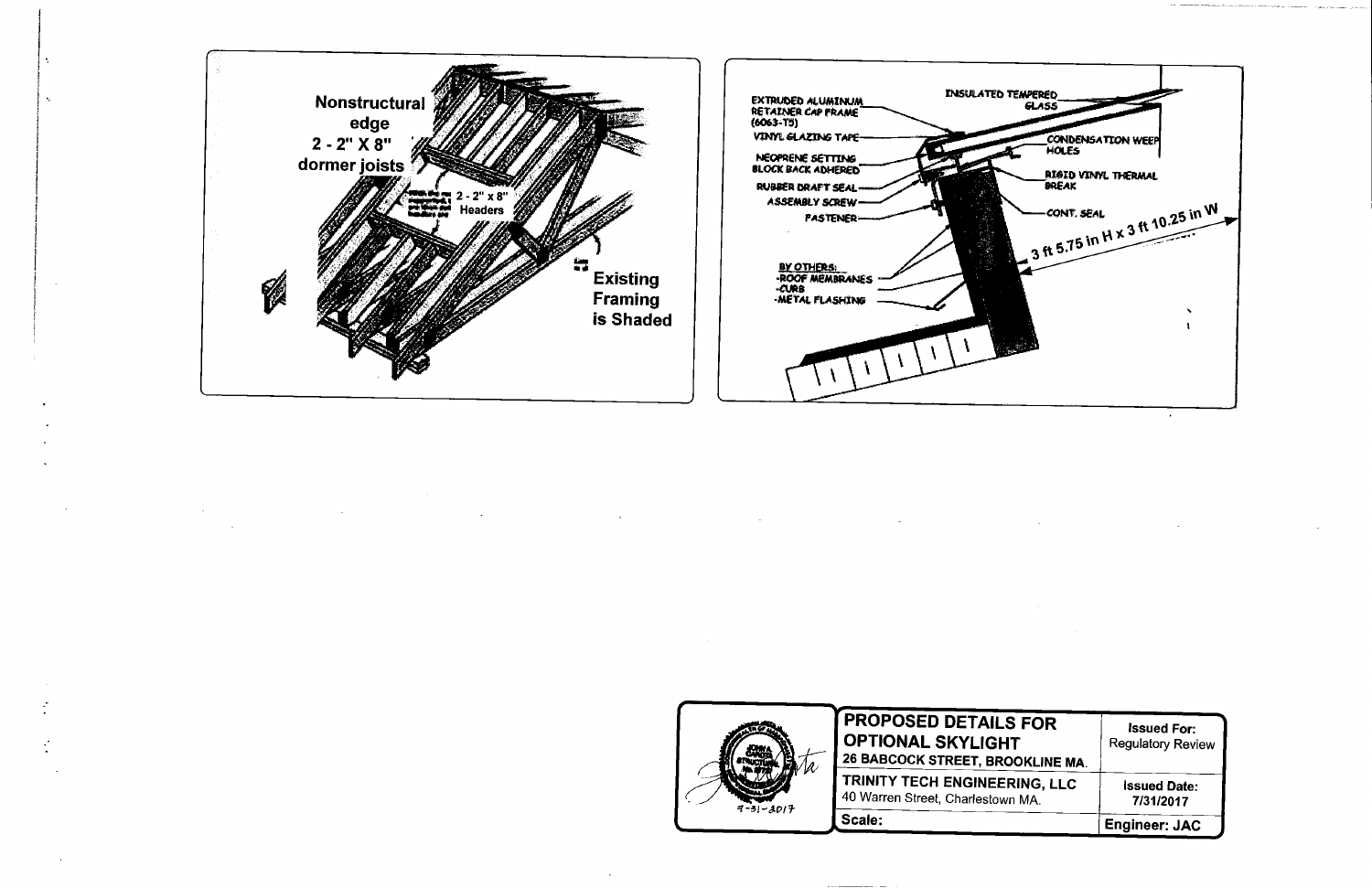

4' **KE KURIKA**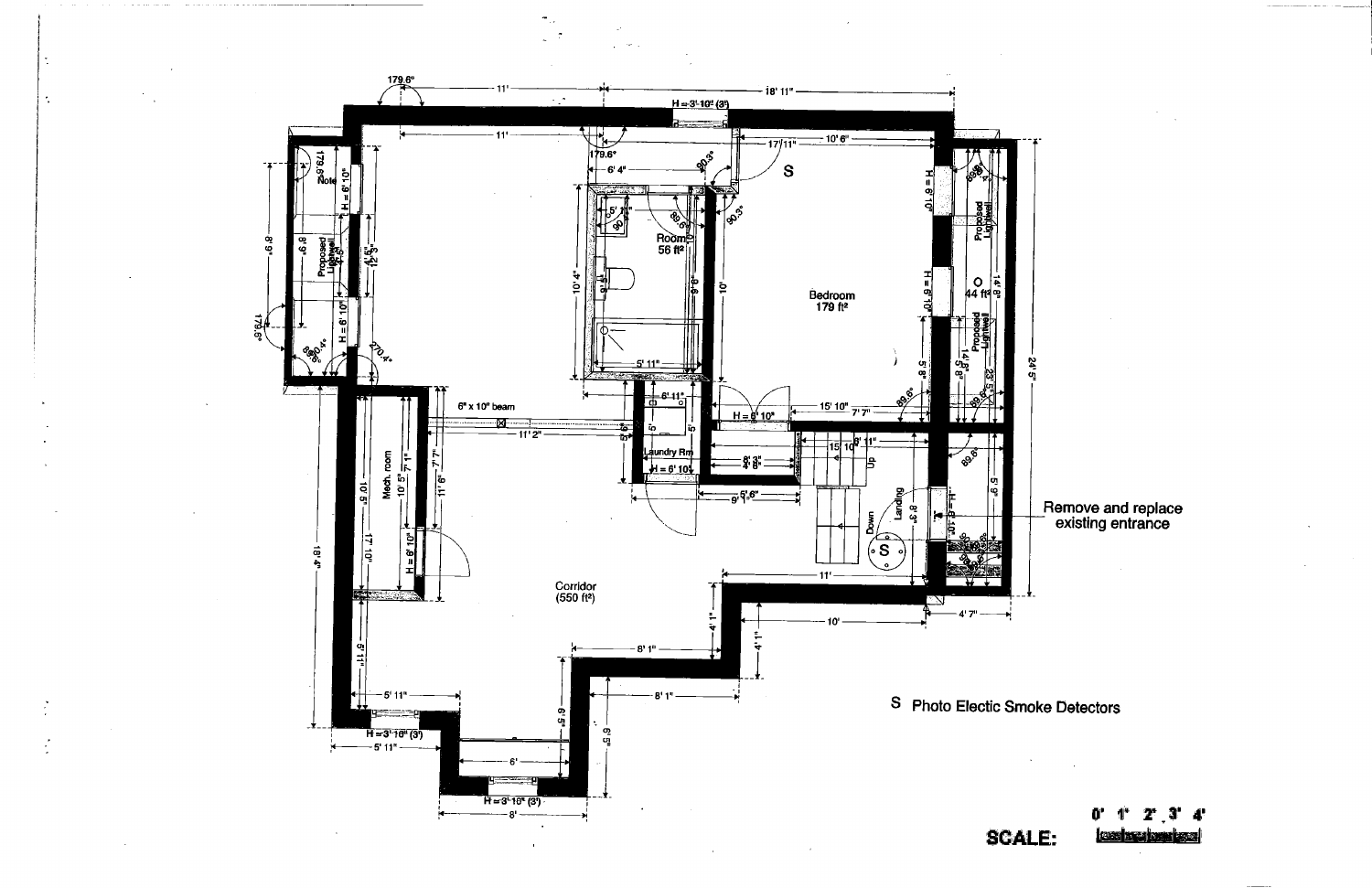

k.

**TAN REAL PROPERTY**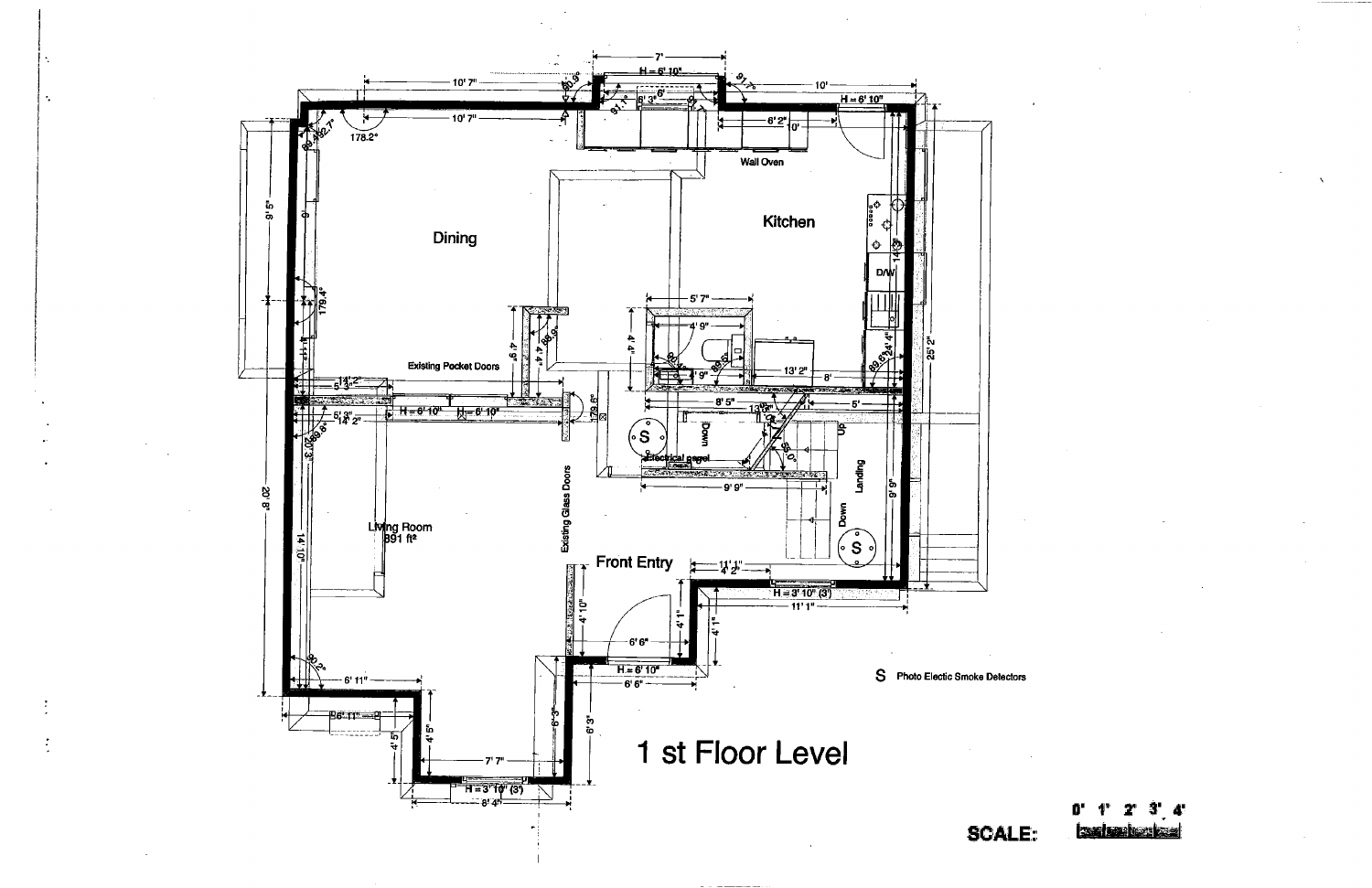

2nd Floor Level

<u>ieznicza sze</u>

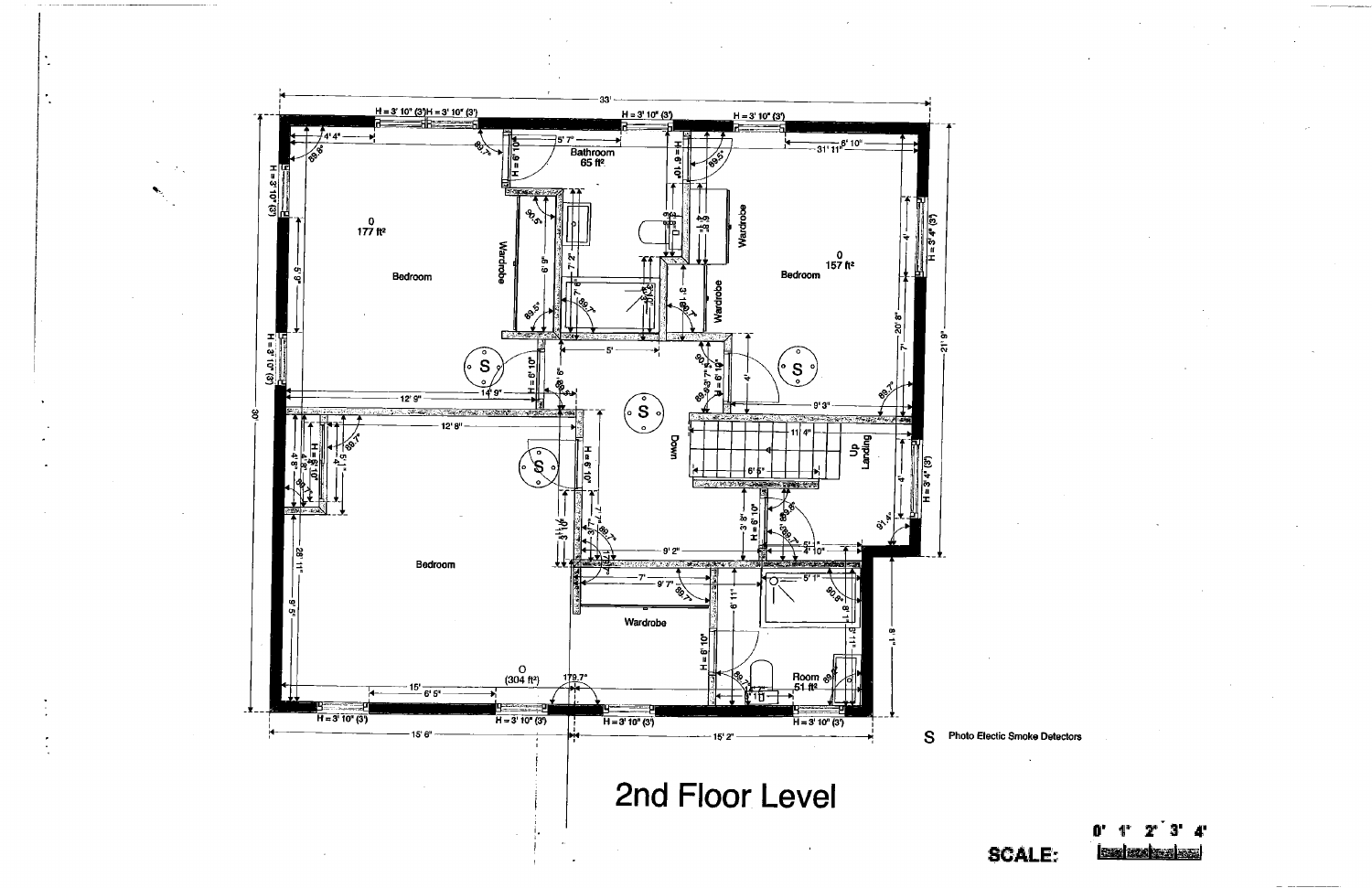

S Photo electric, smoke detector

生活性的医疗性

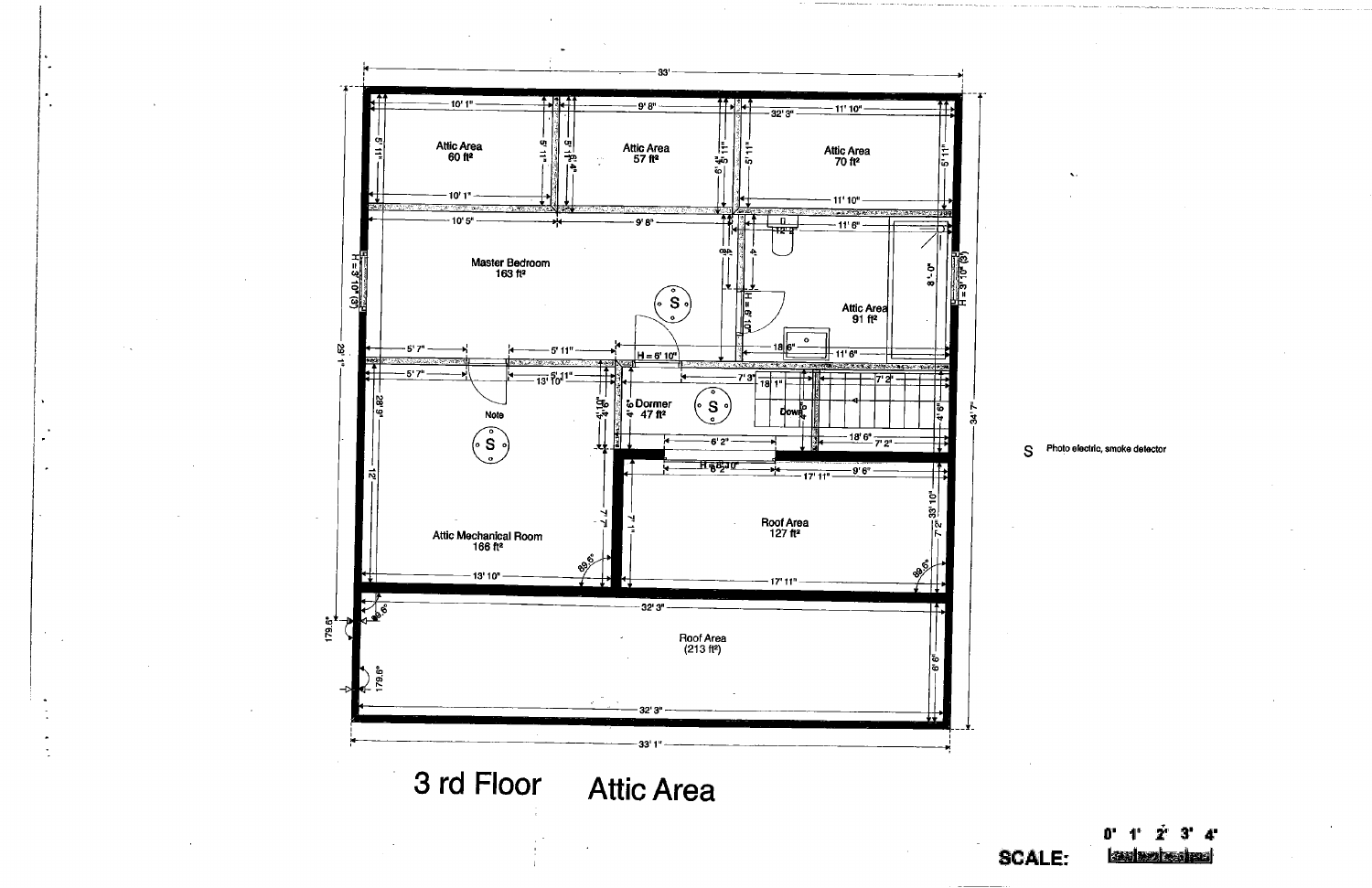

3 rd Floor Attic Area with Proposed Full Rear Dormer

S Photo electric, smoke detector

Ŕ